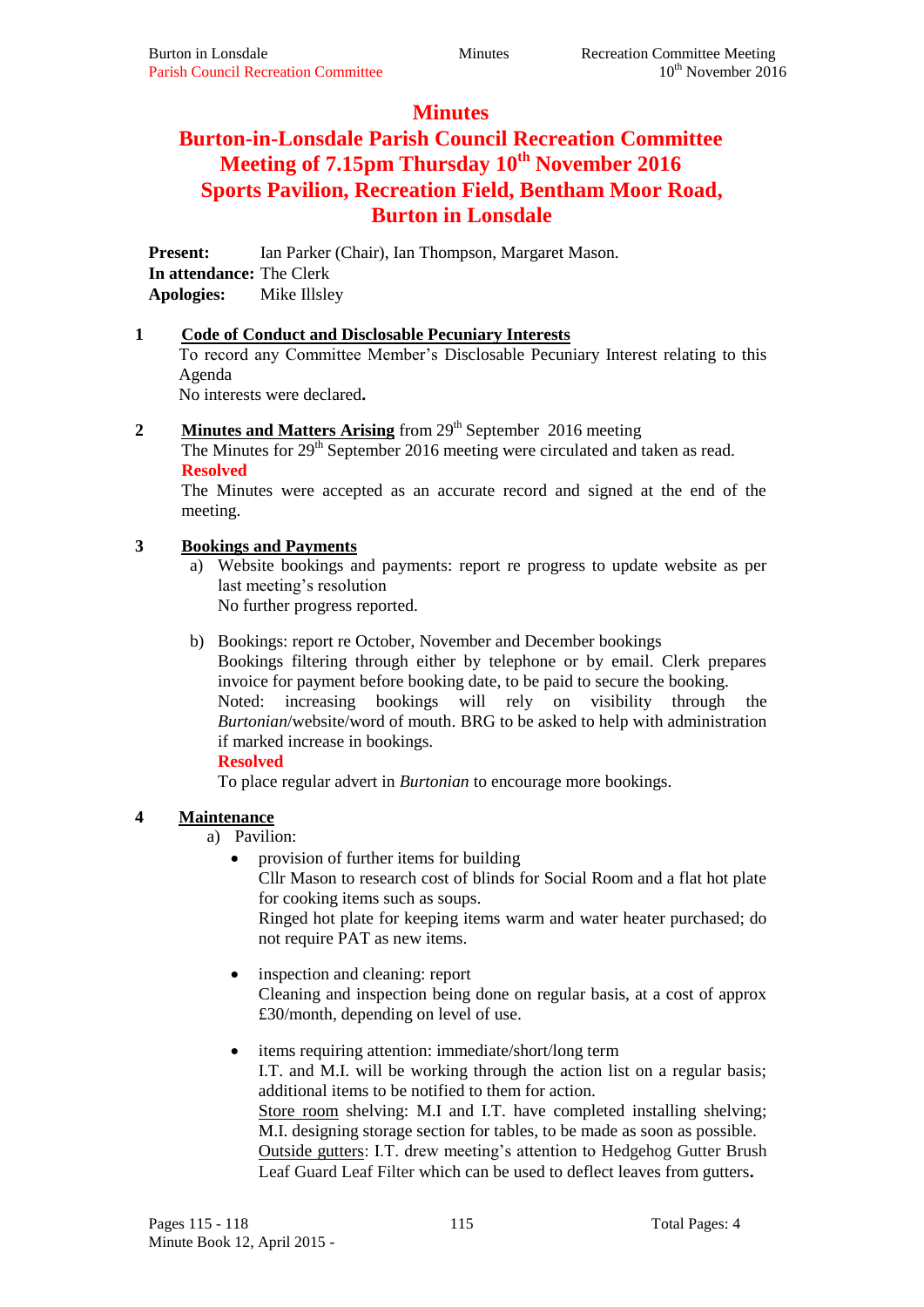#### **Resolved**

To buy sufficient lengths to place in gutter at rear of building. To buy a step ladder for both inside and outside work.

West wall render: builder will be asked when date for replacement likely to be; to be asked to do for least cost possible as initial work not successful.

b) Supplies purchases

Clerk to purchase everyday items (paper towels, cleaning materials) when required.

- c) Play Area
	- Items for attention arising from annual safety inspection

I.T. noted the items in the report; the mini roundabout foot pedal will not be mended for the time being, as the roundabout appears to be working satisfactorily and safely. Other items will be monitored.

- d) Grass Cutting and football pitch marking I.T. reported Wray AFC is assisting with marking out the pitch; grass cutting finished at the end of October.
- e) BCS Power Supply box: update

I.P. reported the new power supply box has been connected; associated work regarding the car park area will be completed shortly; the sub surface is in place and will be covered with clean stone gravel.

#### **5 Finance**

a) Bookings income

The Clerk reported income at £852, which includes £480 from Burton AFC re the 2015-16 season. Expenses £723 to date

The capital account is in the Appendix below.

- b) Electricity tariffs: update re supplier change. The change of supplier is in hand and should be effective by the month end.
- c) VAT: YLCA advice (if received). Not yet received.
- d) 2017-18 budget

I.T. reported the capital expenditure programme is now complete.

#### **Resolved**

To ask BRG to close the capital account; the difference will be reimbursed to the Parish Council.

The revenue account is approximately minus £400. It was considered the Parish Council could afford the low income in the short term, whist establishing regular use of the Pavilion and Recreation Field. Maintenance costs to be identified separately from operational costs.

#### **Resolved**

The 2017/18 budget for the Recreation Field and Sports Pavilion to be discussed in detail at the Finance Committee budget meeting on  $17<sup>th</sup>$  November 2016; to use the sum set aside by the Parish Council for Pavilion maintenance for legitimate maintenance costs.

## **6 Date, time and venue next Recreation Committee meeting**

**Resolved:** next meeting to be held at 7.15pm on Thursday 16<sup>th</sup> February 2017, at Sports Pavilion.

Meeting closed at 7.52pm.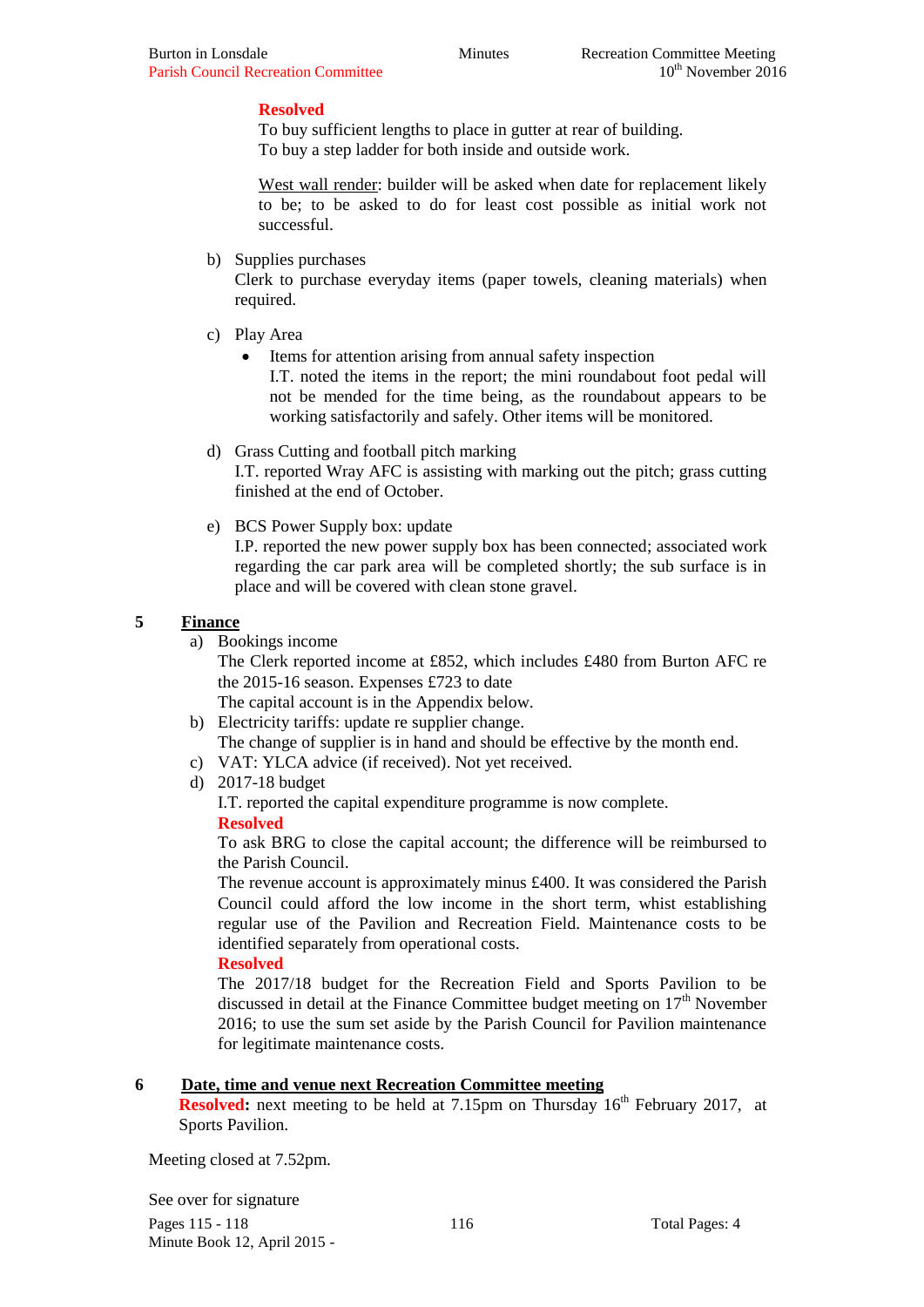**Signed ........................................................... Dated........................**